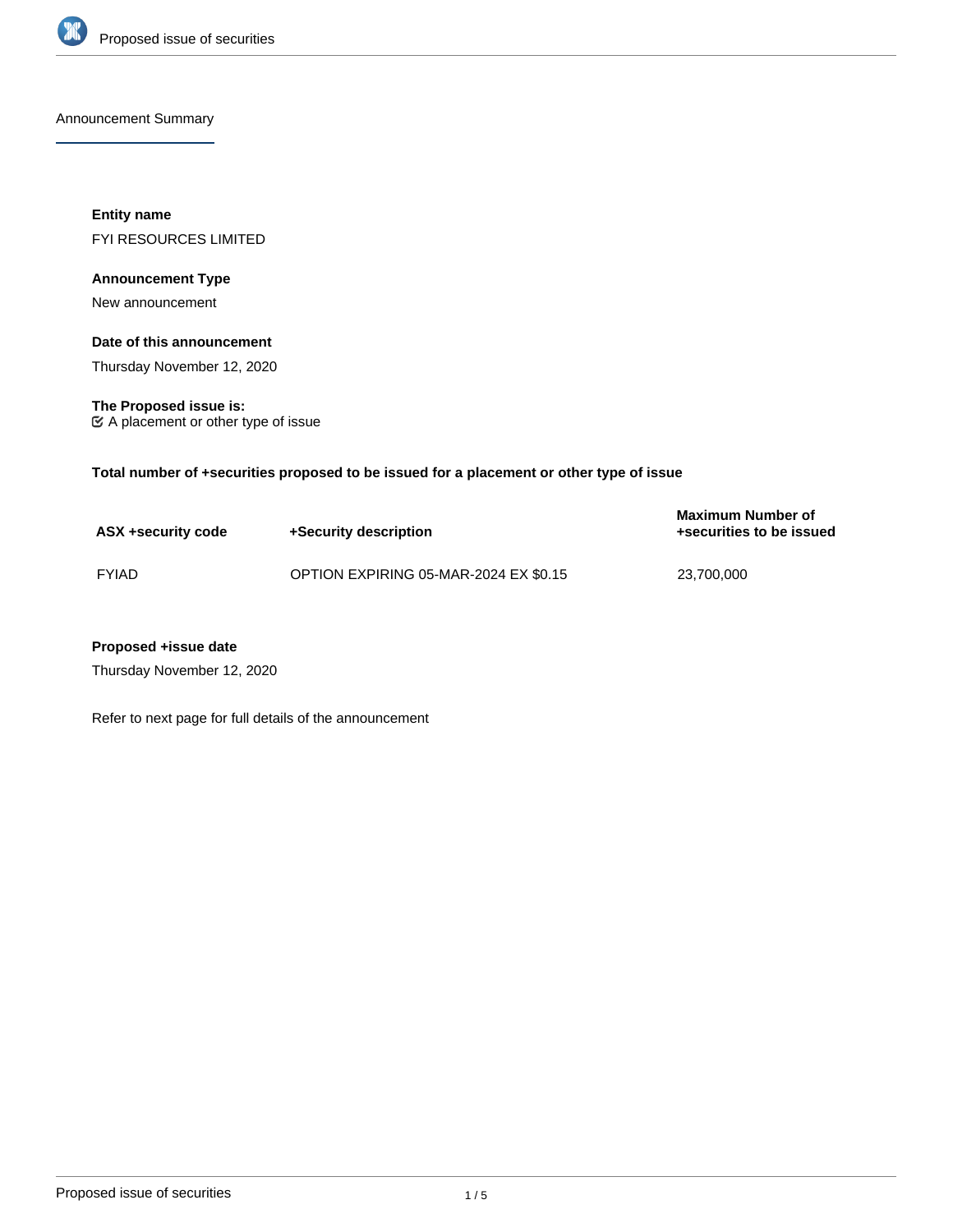

Part 1 - Entity and announcement details

# **1.1 Name of +Entity**

## FYI RESOURCES LIMITED

We (the entity named above) give ASX the following information about a proposed issue of +securities and, if ASX agrees to +quote any of the +securities (including any rights) on a +deferred settlement basis, we agree to the matters set out in Appendix 3B of the ASX Listing Rules.

**1.2 Registered Number Type**

ABN

**Registration Number**

85061289218

**1.3 ASX issuer code**

FYI

# **1.4 The announcement is**

New announcement

## **1.5 Date of this announcement**

Thursday November 12, 2020

## **1.6 The Proposed issue is:**

A placement or other type of issue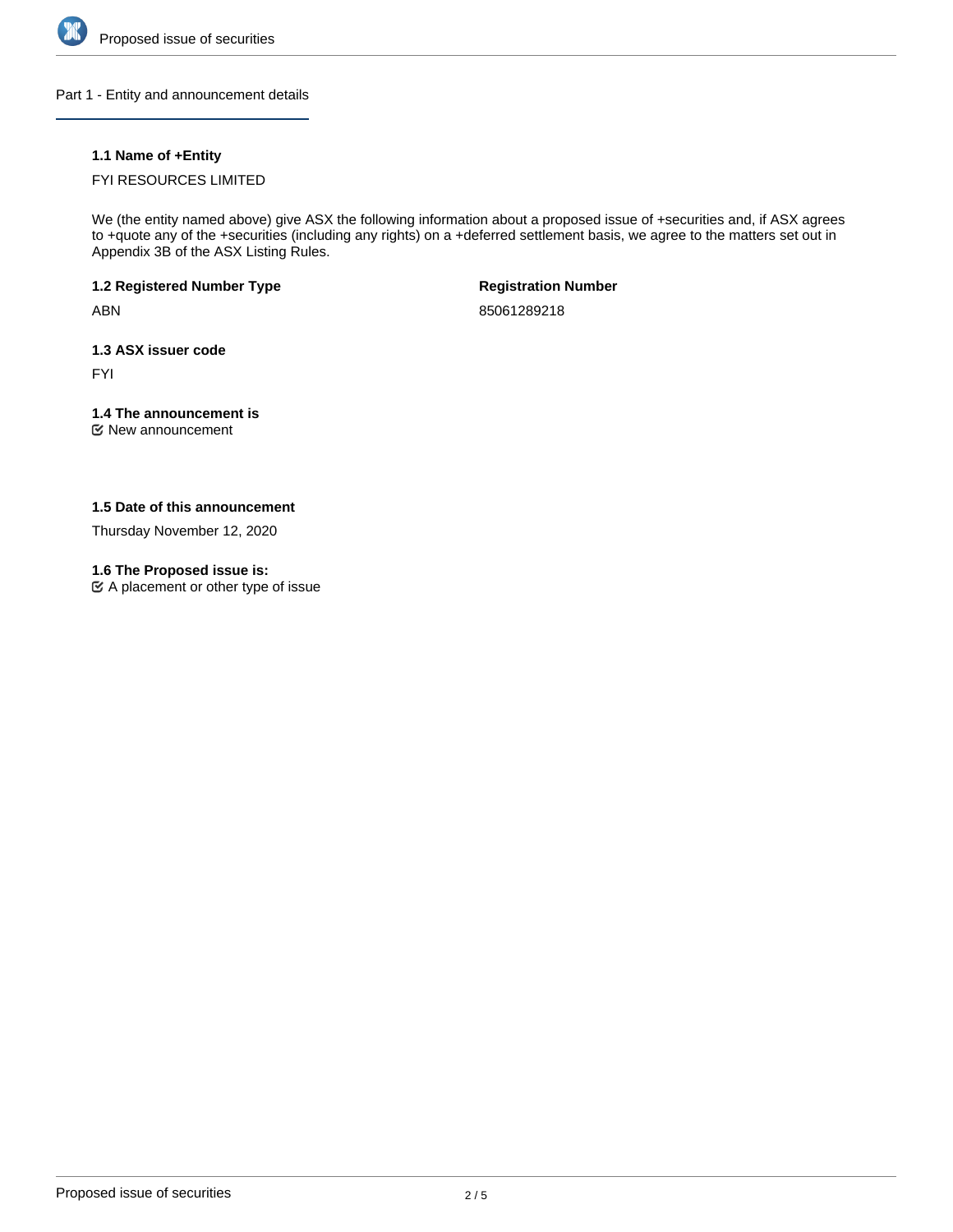

Part 7 - Details of proposed placement or other issue

Part 7A - Conditions

**7A.1 - Are any of the following approvals required for the placement or other type of issue?**

- **+Security holder approval**
- **Court approval**
- **Lodgement of court order with +ASIC**
- **ACCC approval**
- **FIRB approval**
- **Another approval/condition external to the entity**

No

Part 7B - Issue details

**Is the proposed security a 'New class' (+securities in a class that is not yet quoted or recorded by ASX) or an 'Existing class' (additional securities in a class that is already quoted or recorded by ASX)?** Existing class

**Will the proposed issue of this +security include an offer of attaching +securities?** No

Details of +securities proposed to be issued

## **ASX +security code and description**

FYIAD : OPTION EXPIRING 05-MAR-2024 EX \$0.15

#### **Number of +securities proposed to be issued**

23,700,000

## **Offer price details**

**Are the +securities proposed to be issued being issued for a cash consideration?** No

**Please describe the consideration being provided for the +securities**

As part consideration for providing the GEM funding facility as announced to the ASX on 11 March 2020.

# **Please provide an estimate of the AUD equivalent of the consideration being provided for the +securities**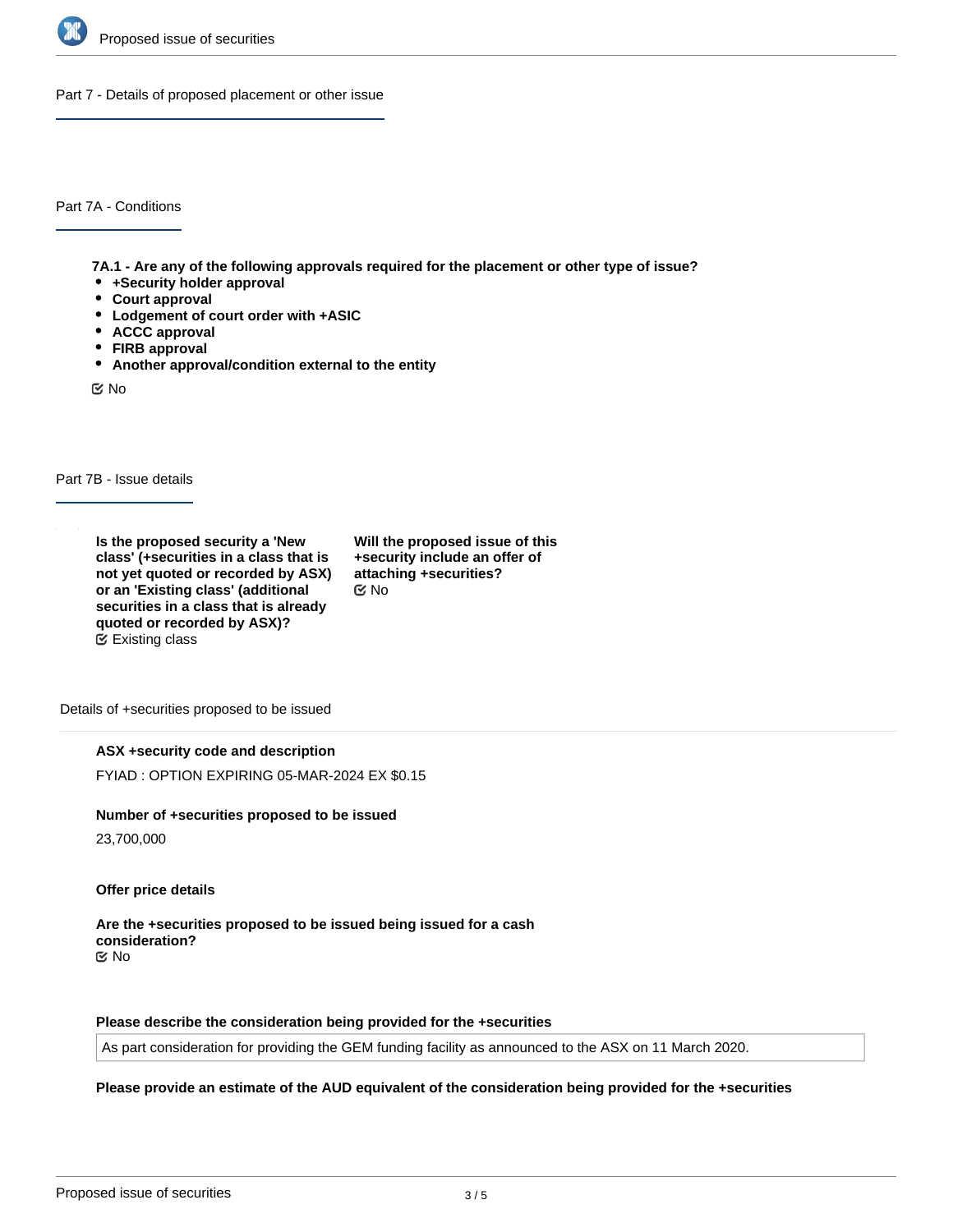

**Will these +securities rank equally in all respects from their issue date with the existing issued +securities in that class?** Yes

Part 7C - Timetable

**7C.1 Proposed +issue date**

Thursday November 12, 2020

Part 7D - Listing Rule requirements

**7D.1 Has the entity obtained, or is it obtaining, +security holder approval for the entire issue under listing rule 7.1?** Yes

**7D.1a Date of meeting or proposed meeting to approve the issue under listing rule 7.1**

Thursday October 1, 2020

**7D.2 Is a party referred to in listing rule 10.11 participating in the proposed issue?** No

**7D.3 Will any of the +securities to be issued be +restricted securities for the purposes of the listing rules?** No

**7D.4 Will any of the +securities to be issued be subject to +voluntary escrow?** No

Part 7E - Fees and expenses

**7E.1 Will there be a lead manager or broker to the proposed issue?** No

**7E.2 Is the proposed issue to be underwritten?** No